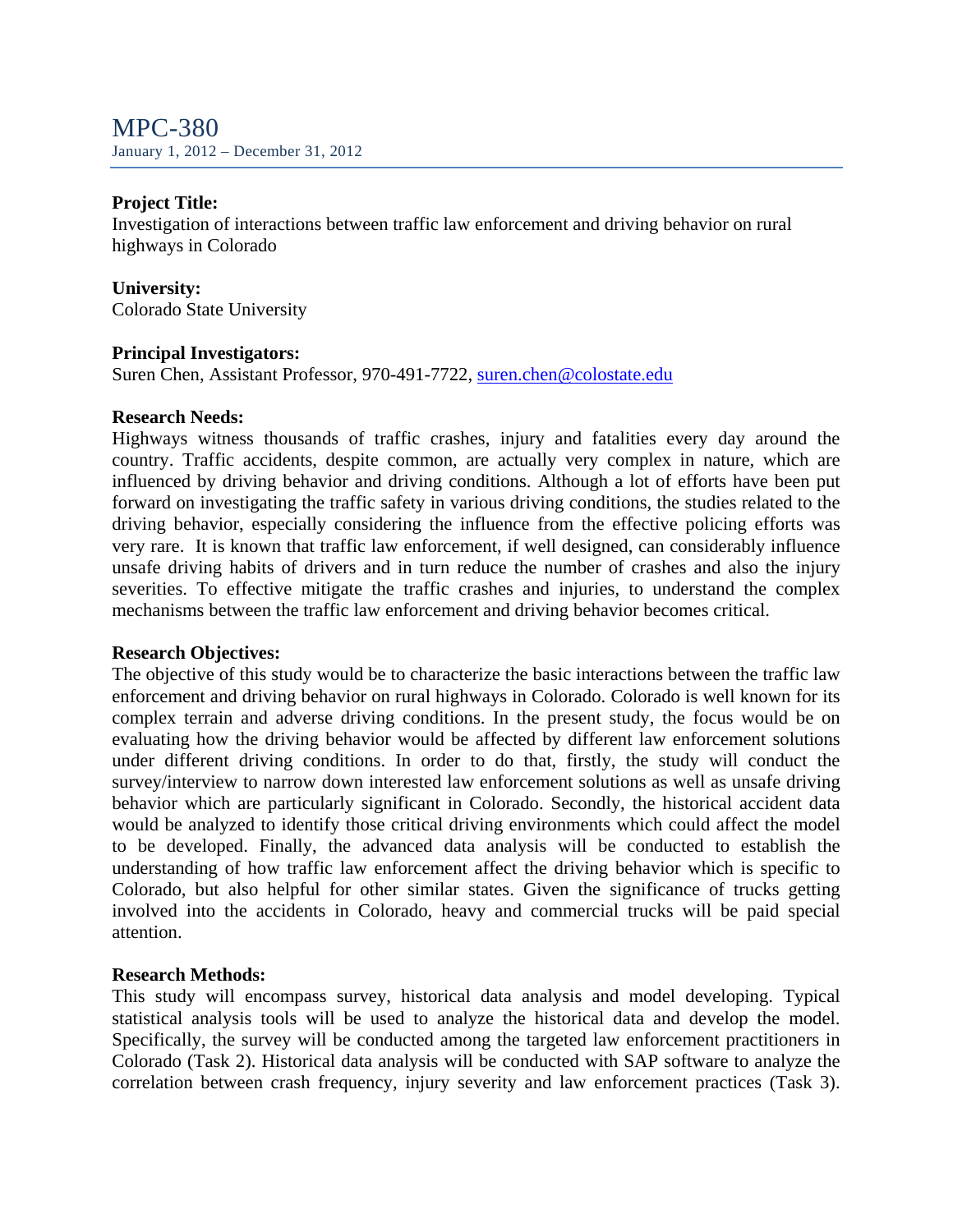Finally the preliminary model to assess and predict the influence from law enforcement will be developed (Task 4).

# **Expected Outcomes:**

Traffic safety on rural highways is a national concern and effective traffic law enforcement is critical with regard to the safety and economy of a modern society. The findings from this study will be discussed with the related people in many agencies, such as state highway patrol, regional and local DOT and emergency management. Better insight about the coupling relationship between accidents, environments and prevention in the region can be expected. This study will lay an important foundation for many further studies which can improve the current law enforcement efforts.

# **Relevance to Strategic Goals:**

This research will directly address several critical issues related to Safety, Economic Competiveness and livable communities such as: 1) High-risk rural roads; 2) Rural transportation operations; 3) Heavy vehicles and commercial trucks.

# **Educational Benefits:**

Graduate students and undergraduate will be involved into this project by serving as research assistants.

# **Work Plan:**

The proposed study will include following tasks:

## Task 1. Literature review (Month 1-Month 3)

Extensive literature review will be conducted on the related government reports and existing studies on traffic law enforcement. Particular attention will be paid to existing studies in mountainous states. Some problems and conclusions already made in the existing studies will be gathered for the present study.

Task 2. Characterization of effective law enforcement solutions in Colorado (Month 2- Month 6) Based on the findings in Task 1, the common law enforcement options, their respective effectiveness/role and the observed unsafe driving behaviors in the law enforcement practices will be identified through surveys and/or interviews with the first-line traffic patrol officers.

Task 3. Identify related driving environment factors (Month 5- Month 12) Based on the historical accident data in Colorado, the critical driving environment factors which have considerable impacts on law enforcement effectiveness and easiness would be identified. Special attention to heavy and commercial trucks will be given.

Task 4. Establish the preliminary model to characterize the interactions between the law enforcement solutions and the driving behavior. (Month 11- Month 24) A basic model which can characterize the driving behavior in response to those critical law enforcement solutions will be established based on the analysis of the existing data, including possible high-visibility data, if available.